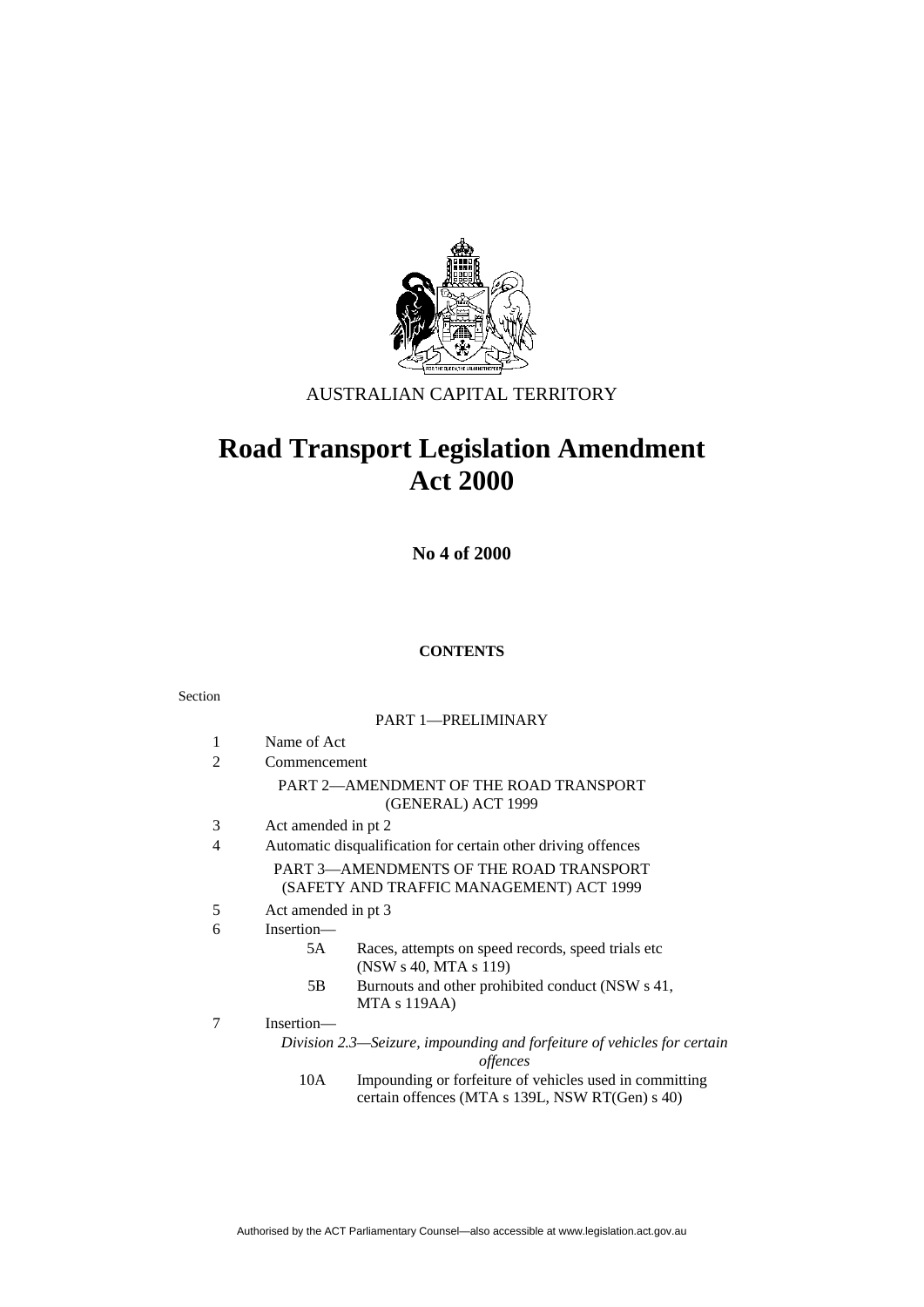### **CONTENTS**—continued

Section

| Powers of police officers to seize and impound vehicles used in<br>committing certain offences (MTA s 139K,<br>NSW RT(Gen) $s$ 39) |
|------------------------------------------------------------------------------------------------------------------------------------|
| Registered operator and interested persons to be notified<br>(MTA s 139N (1)-(2), NSW RT(Gen) sch 1, cl 2)                         |
| Keeping of vehicles seized under par $10B(1)(a)$<br>(MTA s 139N (3), NSW RT(Gen) sch 1, cl 3)                                      |
| Keeping of vehicles impounded or forfeited under s 10A<br>(MTA s 139N (4), NSW RT(Gen) sch 1, cl 4)                                |
| Release of vehicles by chief police officer (MTA s 139P,<br>NSW RT(Gen) sch 1, cl 5)                                               |
| Release of vehicles by order of Magistrates Court<br>(MTA s 139Q, NSW RT(Gen) sch 1, cl 6)                                         |
| Safekeeping of vehicles (MTA s 139M (2),<br>NSW RT(Gen) sch 1, cl 7)                                                               |
| Failure to prosecute (NSW RT(Gen) sch 1, cl 8)                                                                                     |
| Disposal of vehicles (MTA s 139N (5),<br>NSW RT(Gen) sch $1$ , cl $9$ )                                                            |
|                                                                                                                                    |

8 Dictionary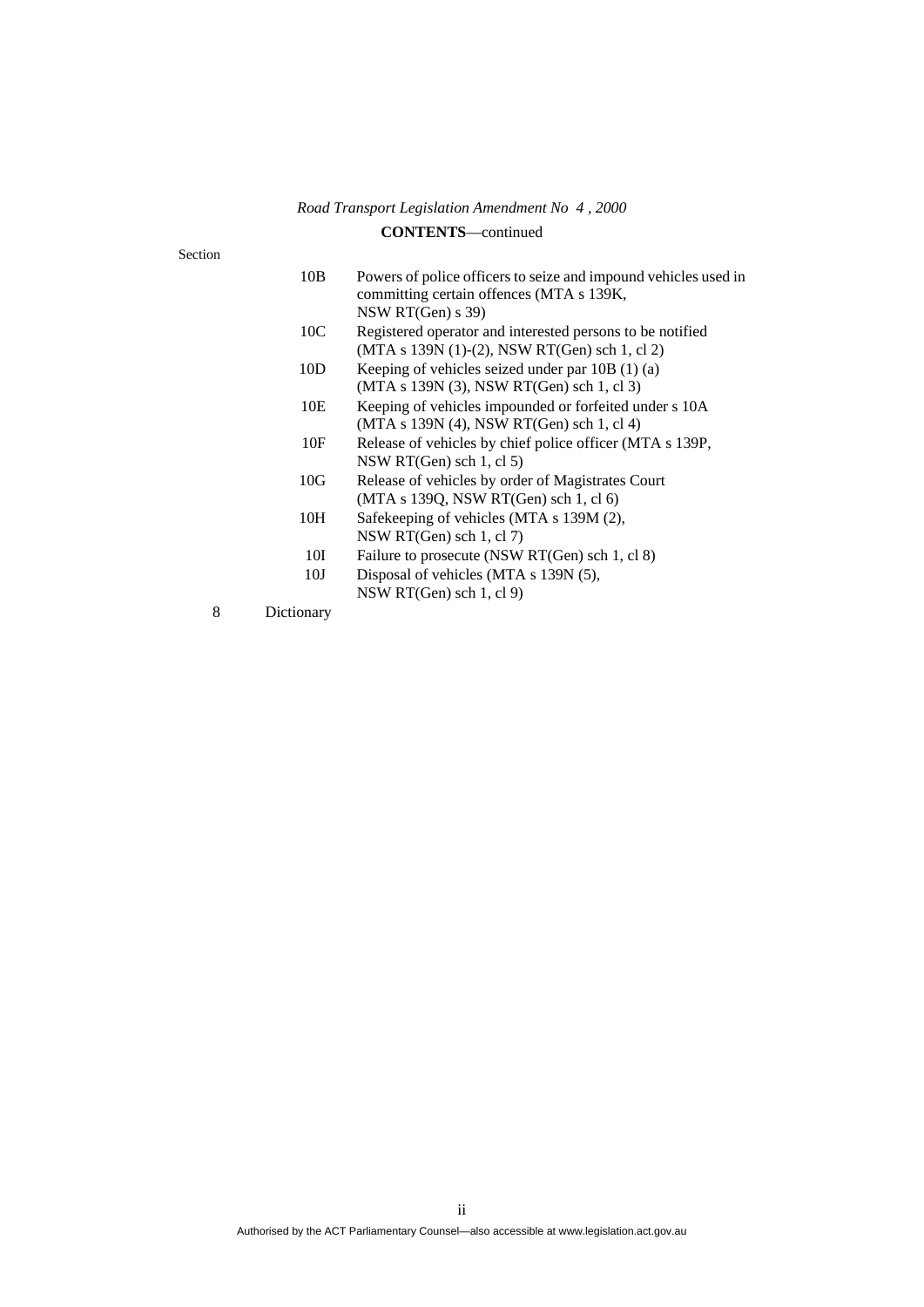

# AUSTRALIAN CAPITAL TERRITORY

# **Road Transport Legislation Amendment Act 2000**

**No 4 of 2000** 

# **An Act to amend the** *Road Transport (General) Act 1999* **and the** *Road Transport (Safety and Traffic Management) Act 1999*

*[Notified in ACT Gazette S8: 1 March 2000]* 

 The Legislative Assembly for the Australian Capital Territory enacts as follows:

# **PART 1—PRELIMINARY**

 **Name of Act**

This Act is the *Road Transport Legislation Amendment Act 2000.*

 **Commencement** 

This Act commences on the day it is notified in the Gazette.

# **PART 2—AMENDMENT OF THE ROAD TRANSPORT (GENERAL) ACT 1999**

 **Act amended in pt 2** 

This Part amends the *Road Transport (General) Act 1999*.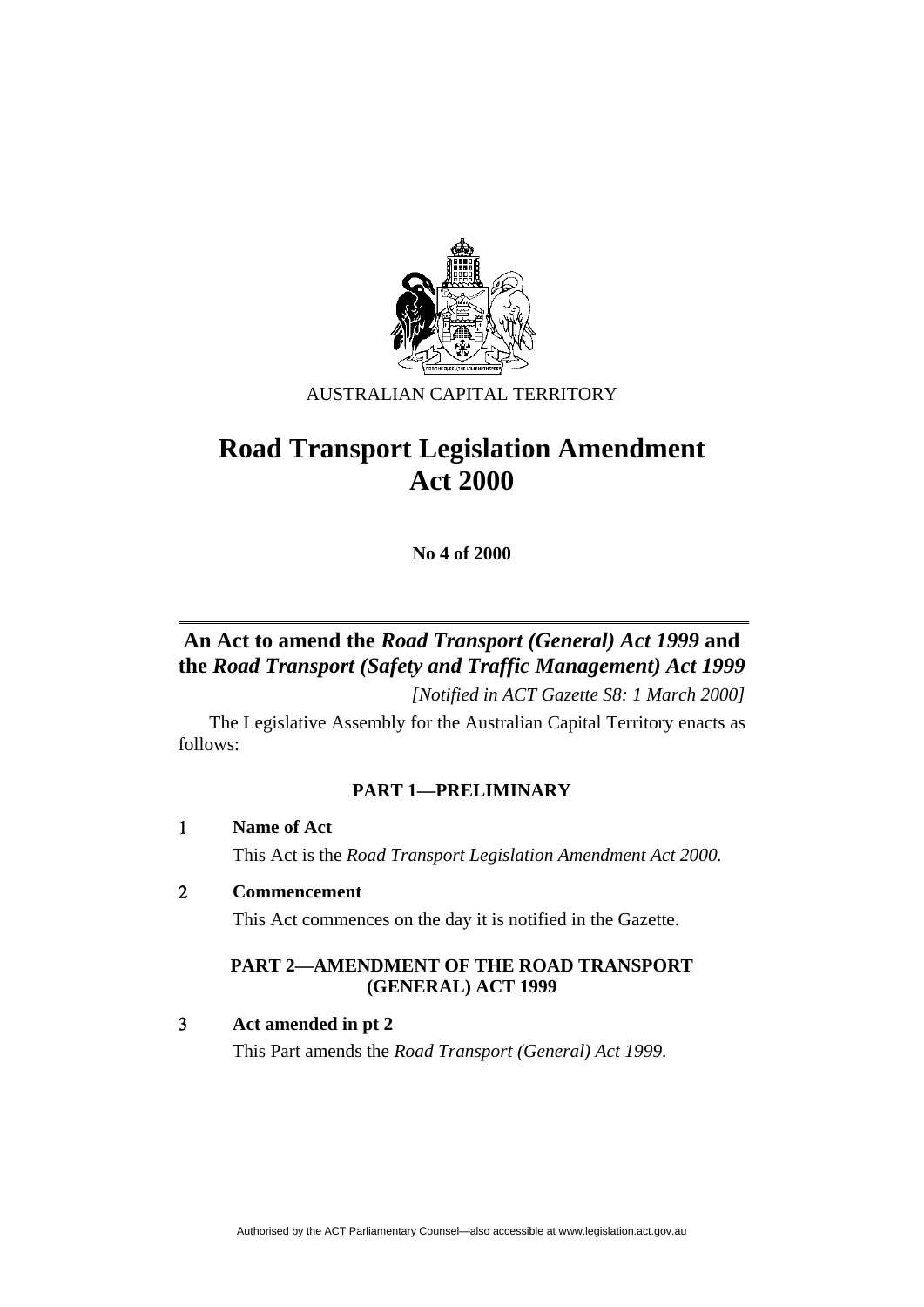# **Automatic disqualification for certain other driving offences**

Section  $63$  is amended by inserting before paragraph  $(1)$   $(a)$  the following paragraphs:

- "(aa) an offence against subsection 5A (1) or (5) of the *Road Transport (Safety and Traffic Management) Act 1999* (which are about races, attempts on speed records, speed trials etc);
- (ab) an offence against subsection 5B (2) or (4) of the *Road Transport (Safety and Traffic Management) Act 1999* (which are about burnouts and other prohibited conduct);".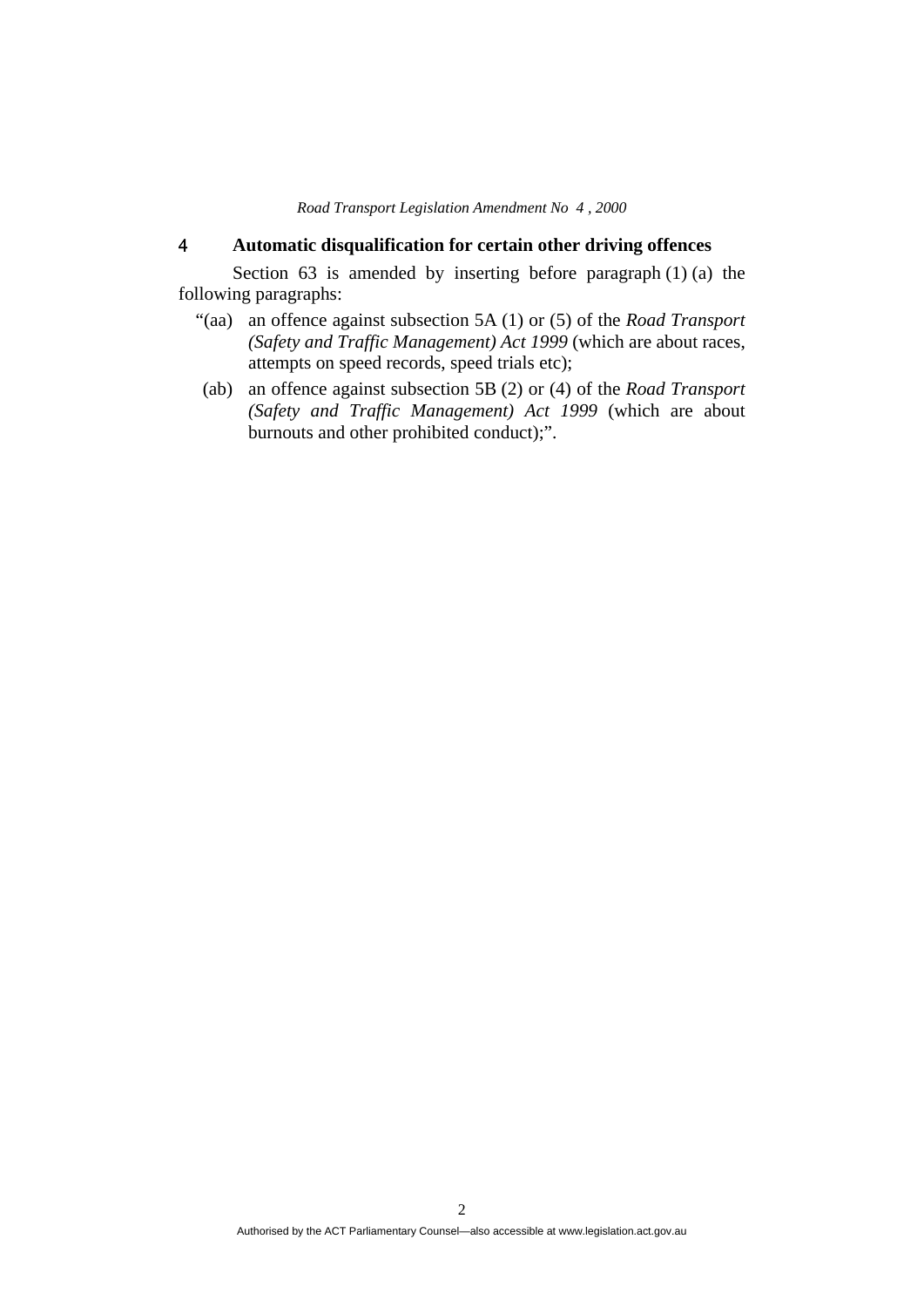# **PART 3—AMENDMENTS OF THE ROAD TRANSPORT (SAFETY AND TRAFFIC MANAGEMENT) ACT 1999**

#### **Act amended in pt 3**

 This Part amends the *Road Transport (Safety and Traffic Management) Act 1999*.

#### **Insertion**

Before section 6 the following sections are inserted in Division 2.1:

"5A **Races, attempts on speed records, speed trials etc** (NSW s 40, MTA s 119)

"(1) A person must not, without the road transport authority's written approval, organise, promote or take part in—

- (a) a race between vehicles on a road or road related area; or
- (b) an attempt to break a vehicle speed record on a road or road related area; or
- (c) a trial of the maximum speed or acceleration of a vehicle on a road or road related area; or
- (d) a competitive trial designed to test the skill of a driver, or the reliability or mechanical condition of a vehicle, on a road or road related area.

Maximum penalty: 20 penalty units.

"(2) The road transport authority may—

- (a) give or refuse to give an approval under subsection (1); and
- (b) impose any condition (whether of general or limited application) on an approval that the authority considers necessary in the interests of public safety and convenience.

"(3) Before giving an approval under subsection (1), the road transport authority must—

- (a) consult the chief police officer; and
- (b) take reasonable steps to seek, and take into account, the views of anyone who would be, in the authority's opinion, likely to be affected if the approval were granted or refused.

"(4) Failure to comply with paragraph (3) (b) in relation to an approval does not affect the validity of the approval.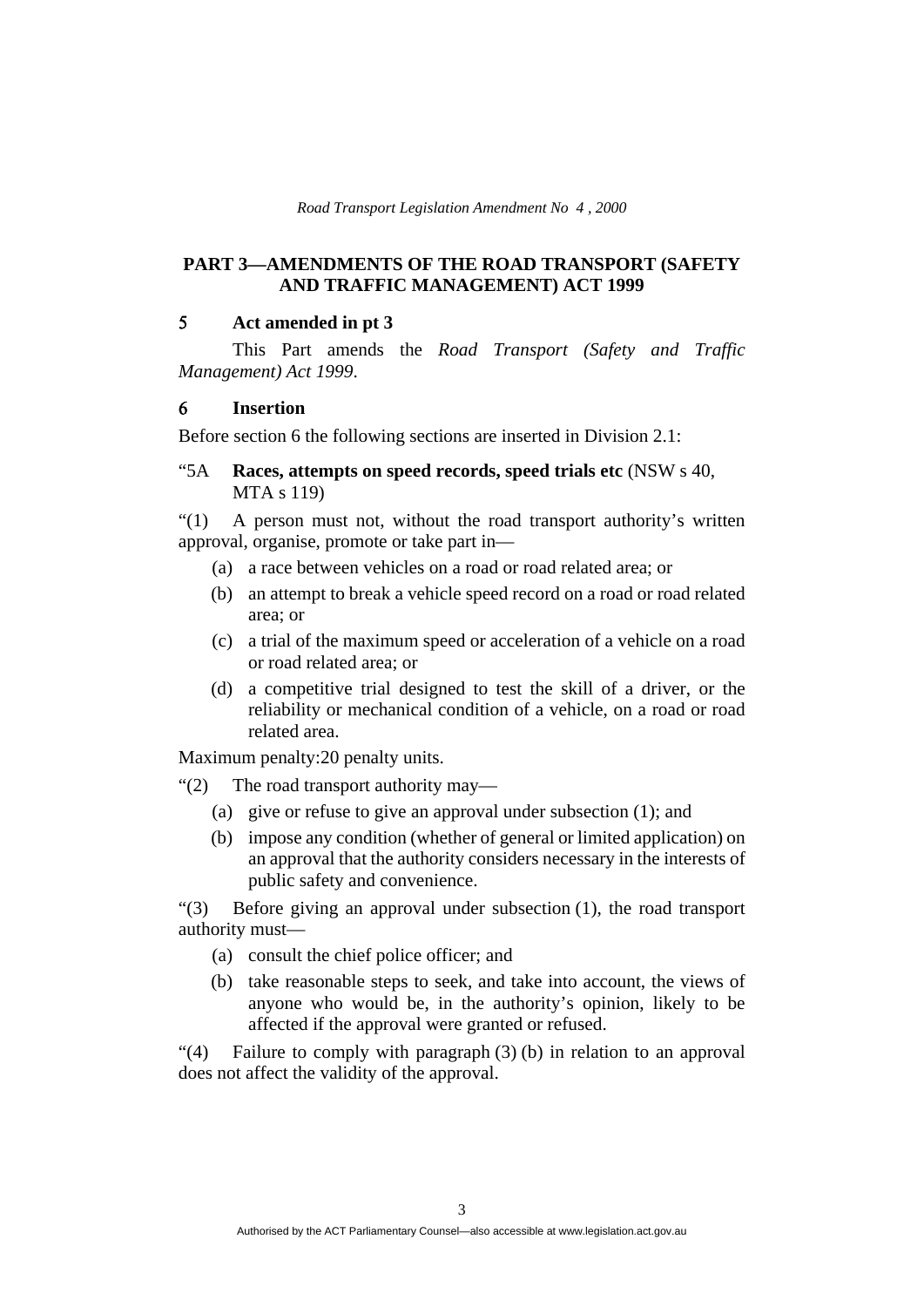"(5) A person taking part in (or the organiser or promoter) of a race, attempt or trial mentioned in subsection (1) must comply with any condition of an approval given under the subsection for the race, attempt or trial. Maximum penalty: 20 penalty units.

## "5B **Burnouts and other prohibited conduct** (NSW s 41, MTA s 119AA)

"(1) In this section—

*burnout* means—

- (a) in relation to a motor vehicle other than a motorbike—operate the vehicle in a way that causes the vehicle to undergo sustained loss of traction by 1 or more of the driving wheels; or
- (b) in relation to a motorbike—operate the motorbike in a way that causes the motorbike to undergo sustained loss of traction by the driving wheel.

*other prohibited conduct* means conduct that—

- (a) is associated with the operation of a motor vehicle for speed competitions or other activities prescribed under the regulations; and
- (b) is prescribed under the regulations for subsection (4).

*prohibited substance*, in relation to the burnout of a motor vehicle, means—

- (a) petrol, oil, diesel fuel or any other flammable liquid; or
- (b) any other substance that increases the risk of death, injury or damage to property (including damage to the surface of any road or to any prescribed traffic control device) from the burnout.

"(2) The driver of a motor vehicle must not burnout the vehicle on a road or road related area.

Maximum penalty:

- (a) if a prohibited substance had been placed on the surface of the road or road related area under, or near, a tyre of the vehicle—30 penalty units; or
- (b) in any other case—20 penalty units.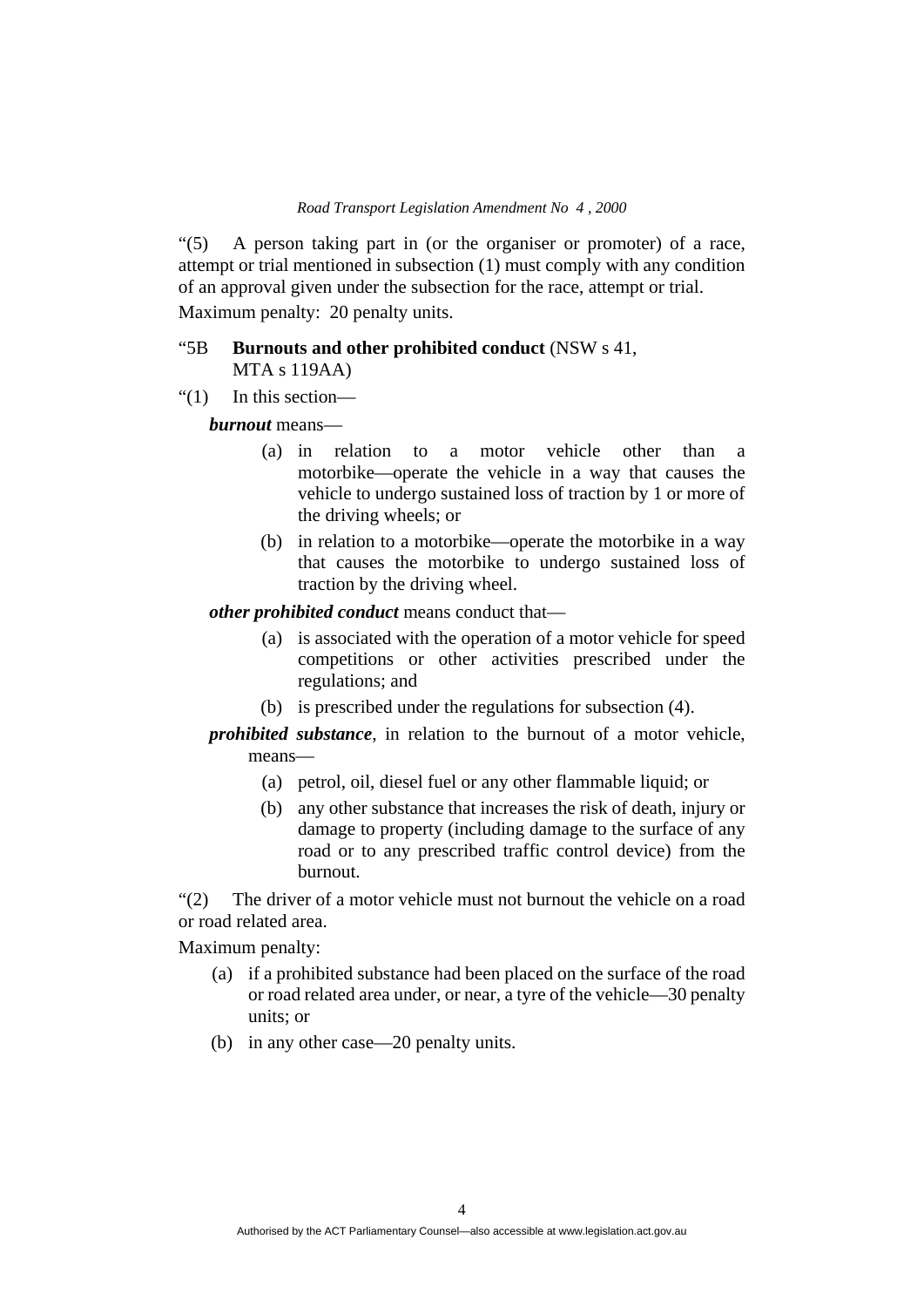"(3) In a prosecution for an offence against subsection (2), it is a defence if the driver establishes that the motor vehicle, although operated in contravention of the subsection, was not deliberately operated in that way.

"(4) A person must not engage in other prohibited conduct on a road or road related area.

Maximum penalty: 20 penalty units.

"(5) This section does not apply to the operation of a motor vehicle for a race, attempt or trial carried out in accordance with an approval given under section 5A by the road transport authority.".

## **Insertion**

After Division 2.2 the following Division is inserted:

# *"Division 2.3—Seizure, impounding and forfeiture of vehicles for certain offences*

# "10A **Impounding or forfeiture of vehicles used in committing certain offences** (MTA s 139L, NSW RT(Gen) s 40)

"(1) If a court convicts a person, or finds a person guilty, of an offence against section 5A (Races, attempts on speed records, speed trials etc) or 5B (Burnouts and other prohibited conduct), the motor vehicle used by the person in committing the offence is—

- (a) for a first offender—to be impounded for 3 months, unless the court otherwise orders under subsection (2); or
- (b) for a repeat offender—forfeited to the Territory, unless the court otherwise orders under subsection (2).

"(2) The court may, by order, specify a shorter period of impounding, dispense with the period of impounding or commute a forfeiture to a period of impounding to avoid excessive hardship or other injustice to anyone.

"(3) In deciding whether to make an order under subsection (2), the court—

- (a) must have regard to the circumstances of the offence, including the risk to the safety of road users; and
- (b) may seek evidence from the prosecution about the circumstances of the offence.

 $\degree$ (4) Subsection (3) does not limit, by implication, the matters to which the court may have regard or prevent the defendant from presenting evidence about the circumstances of the offence.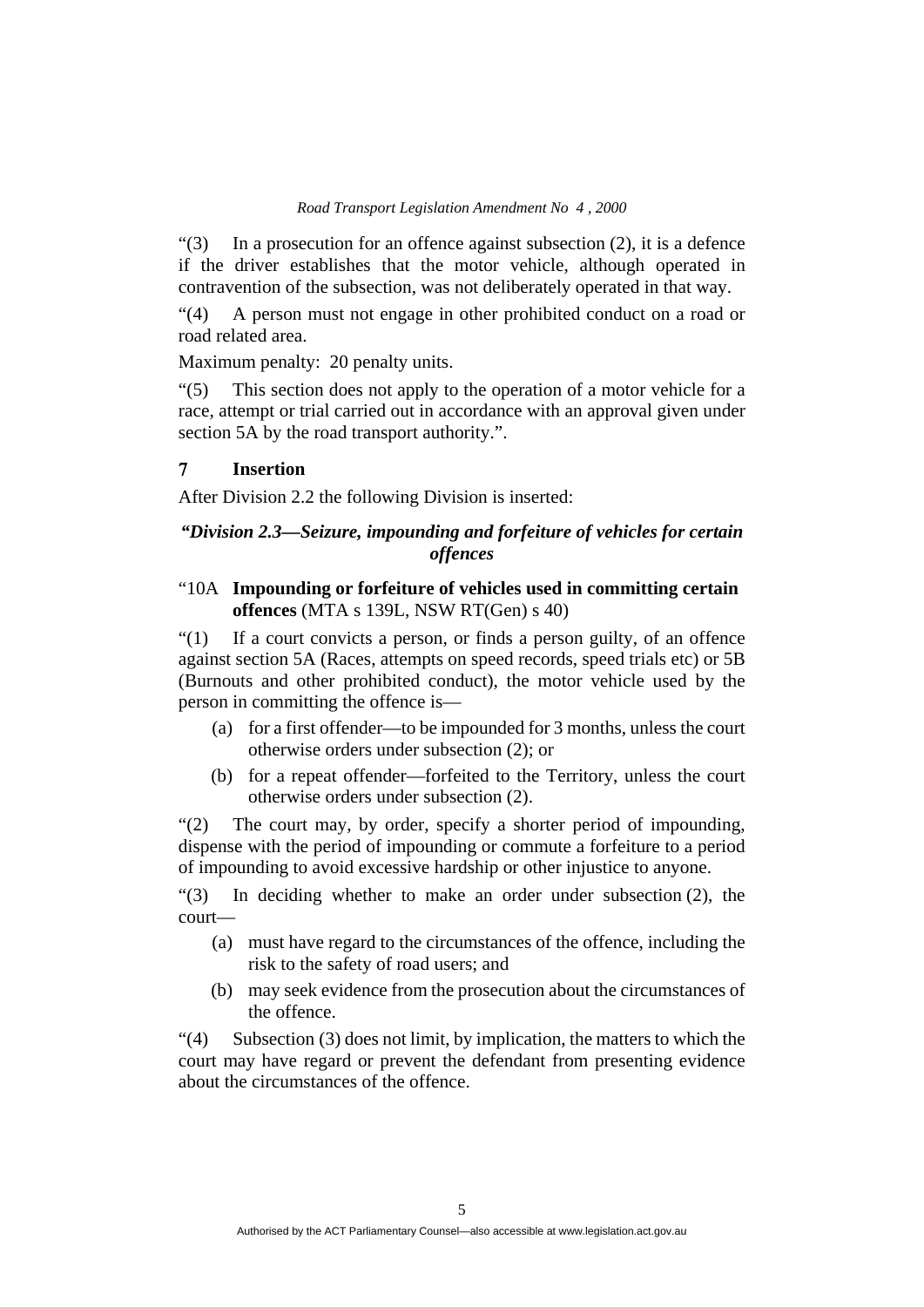"(5) Any period for which the motor vehicle was impounded under section 10B (Powers of police officers to seize and impound vehicles used in committing certain offences) counts towards a period of impounding of the motor vehicle under this section.

### $f''(6)$  If—

- (a) a court convicts a person, or finds a person guilty, of an offence against section 5A or 5B; and
- (b) the motor vehicle used in committing the offence is subject to impounding or forfeiture under this section; and
- (c) the vehicle has not already been impounded under section 10B;

the court may order the responsible person for the vehicle to surrender the vehicle to the chief police officer within a stated time and in a stated way.

"(7) The court may also make an order authorising any police officer to seize the vehicle from any place if the order under subsection (6) is not complied with.

"(8) The impounding or forfeiture of a motor vehicle under this section is in addition to any other penalty imposed for the offence.

"(9) For any rights of appeal against penalty, the impounding or forfeiture of a motor vehicle under this section is, or is part of, the penalty imposed for the offence.

"(10) For this section—

- (a) a person who is convicted, or found guilty, of an offence against section 5A or 5B (the *current offence*) is a *repeat offender* in relation to the current offence if the person has been convicted, or found guilty, of an offence against section 5A or 5B within 5 years before being convicted, or found guilty, of the current offence; and
- (b) a person who is convicted, or found guilty, of an offence against section 5A or 5B is a *first offender* in relation to the offence if the person is not a repeat offender in relation to the offence.
- "10B **Powers of police officers to seize and impound vehicles used in committing certain offences** (MTA s 139K, NSW RT(Gen) s 39)
- "(1) A police officer may seize a motor vehicle if—
	- (a) the police officer believes on reasonable grounds that the vehicle is being or has (on that day or during the past 10 days) been used by a person in committing an offence against section 5A (Races, attempts on speed records, speed trials etc) or 5B (Burnouts and other prohibited conduct); or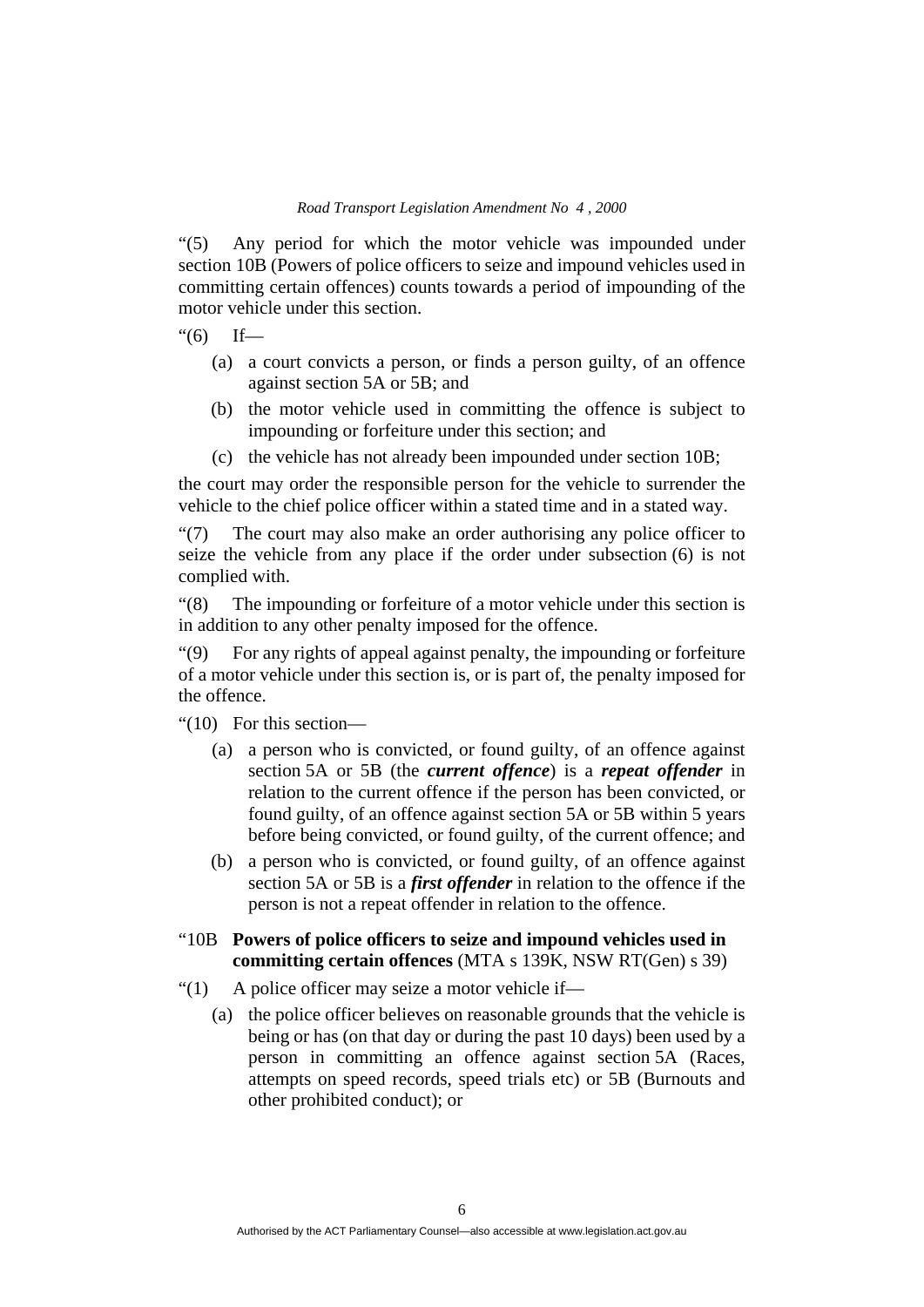- (b) the vehicle is subject to impounding or forfeiture under section 10A (Impounding or forfeiture of vehicles used in committing certain offences).
- "(2) The motor vehicle may be seized from—
	- (a) a road or road related area or any other public place; or
	- (b) any other place—
		- (i) with the consent of the owner or occupier of the place; or
		- (ii) under the authority of an order under subsection 10A (7) for the seizure of the vehicle.

"(3) After seizing the motor vehicle, the police officer must move the vehicle to a place decided by the chief police officer.

"(4) The motor vehicle may, subject to the regulations, be impounded at the place where it is moved under subsection (3), or may be moved to and impounded at any other place decided by the chief police officer.

"(5) To seize or move the motor vehicle, the police officer, or someone acting under the police officer's direction, may remove, dismantle or neutralise any locking device or other feature of the vehicle and may, if the driver or anyone else will not surrender the keys to the vehicle or the keys are not available to the police officer for any other reason, start the vehicle in another way.

"(6) The motor vehicle may be moved—

- (a) by being driven (whether or not under power) or by being towed or pushed, or in any other way whatever; and
- (b) by the police officer or someone acting under the police officer's direction.
- "(7) In this section—

*public place* includes any place that members of the public are entitled to use.

# "10C **Registered operator and interested persons to be notified**  (MTA s 139N (1)-(2), NSW RT(Gen) sch 1, cl 2)

"(1) If a motor vehicle is seized under paragraph 10B (1) (a) (Powers of police officers to seize and impound vehicles used in committing certain offences), the chief police officer must give notice of the seizure to the registered operator of the vehicle.

"(2) If a prosecution is begun against a person for an offence against section 5A (Races, attempts on speed records, speed trials etc) or 5B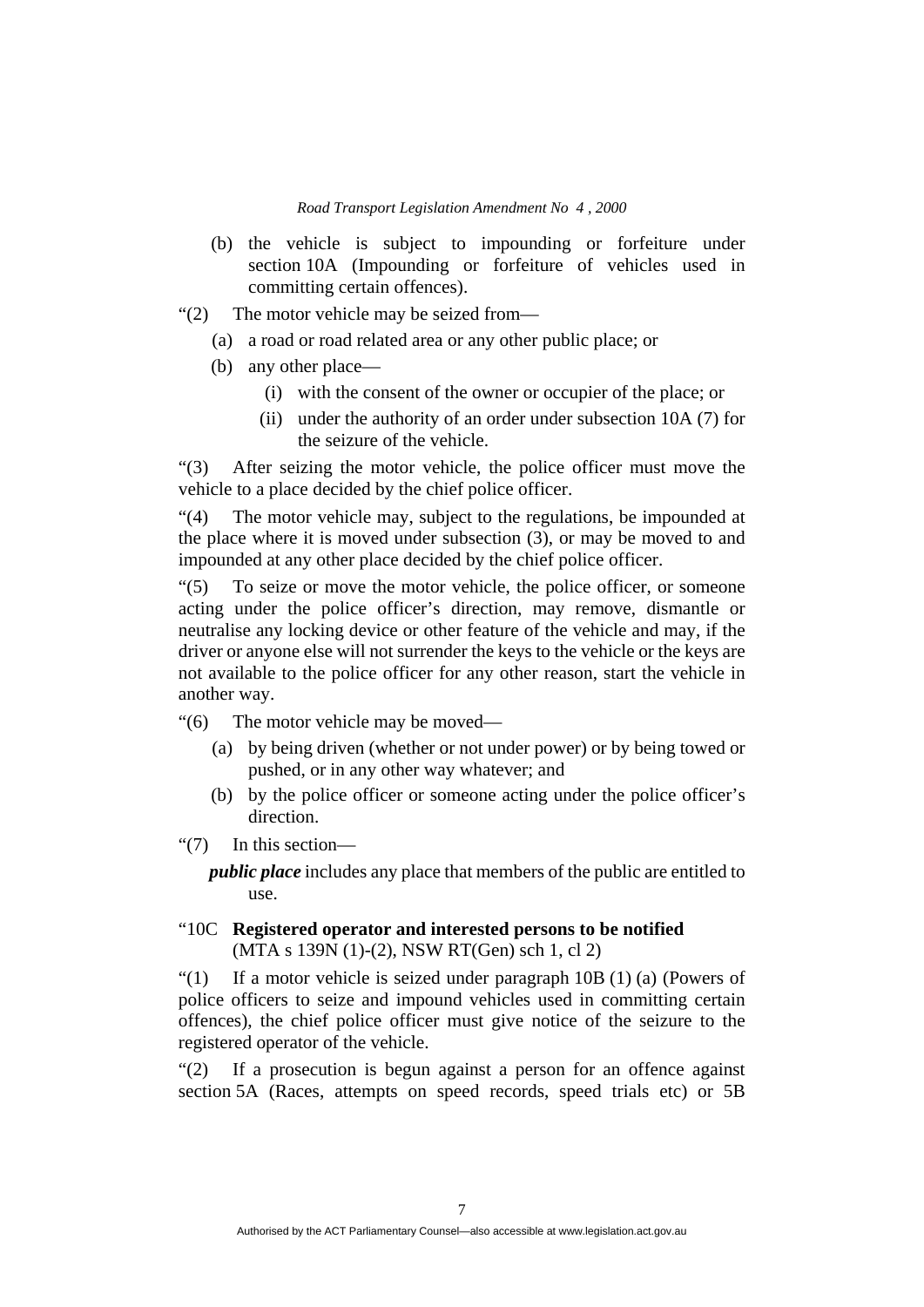(Burnouts and other prohibited conduct) involving a motor vehicle, the chief police officer must give notice of the prosecution to—

- (a) if the prosecution is against a person other than the registered operator (or a registered operator) of the vehicle—the registered operator; or
- (b) if the vehicle may be subject to forfeiture if the person is convicted or found guilty of the offence—the holder of any registered interest in the vehicle.

"(3) The notice must be given within 7 days after the seizure or the beginning of the prosecution.

- "(4) The notice must—
	- (a) state—
		- (i) the short description prescribed under the *Road Transport (General) Act 1999* for the offence for which the motor vehicle has been seized or the prosecution begun (or the provision of this Act contravened by the person); and
		- (ii) the place where the offence was committed and the date and approximate time of the offence; and
		- (iii) the particulars that are, under the regulations under the *Road Transport (General) Act 1999*, identifying particulars for the vehicle; and
	- (b) for a notice under subsection (1)—tell the registered operator that an application may be made to the chief police officer or the Magistrates Court for the release of the vehicle; and
	- (c) for a notice under subsection (2)—tell the person that the vehicle may be subject to impounding or, if appropriate, forfeiture under section 10A.

# "10D **Keeping of vehicles seized under par 10B (1) (a)**  (MTA s 139N (3), NSW RT(Gen) sch 1, cl 3)

"(1) If a motor vehicle is seized under paragraph  $10B(1)$  (a) by a police officer because the police officer believes the vehicle has been used by a person in committing an offence, the chief police officer must keep the vehicle until the earliest of the following happens:

- (a) the person is dealt with by a court for the offence;
- (b) an infringement notice is served on the person for the offence;
- (c) if a prosecution for the offence is not begun within 28 days after the seizure—the 28 days end;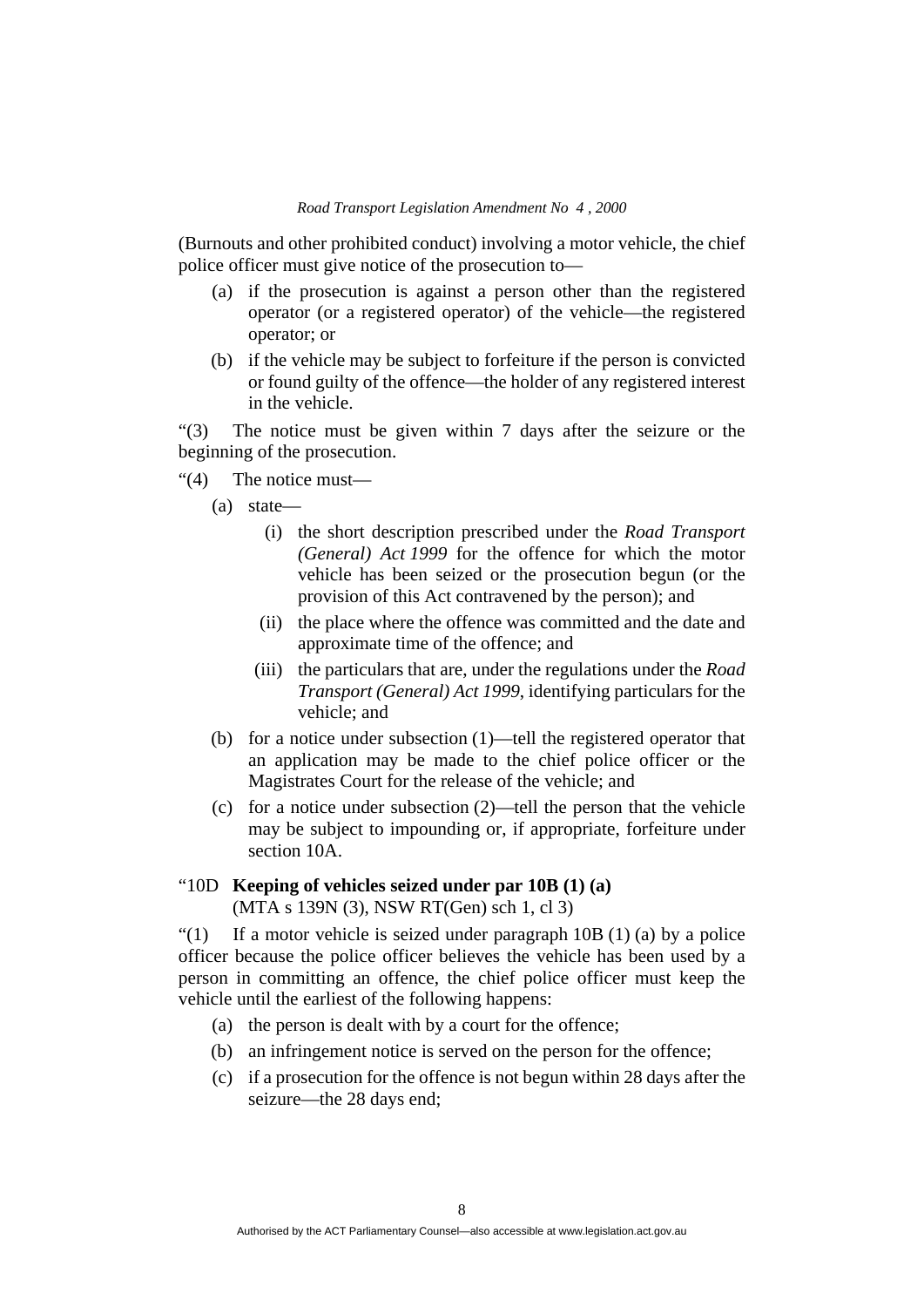unless the vehicle is sooner released under section 10F (Release of vehicles by chief police officer) or 10G (Release of vehicles by order of Magistrates Court).

"(2) If the person is convicted, or found guilty of, the offence, the chief police officer must keep the vehicle as required under section 10E.

# "10E **Keeping of vehicles impounded or forfeited under s 10A**  (MTA s 139N (4), NSW RT(Gen) sch 1, cl 4)

"(1) A motor vehicle impounded under section 10A (Impounding or forfeiture of vehicles used in committing certain offences) must be kept by the chief police officer for the period for which the vehicle is subject to impounding.

"(2) A motor vehicle subject to forfeiture under section 10A must be kept by the chief police officer until the road transport authority directs that the vehicle be disposed of.

"(3) A direction under subsection (2) may be given in relation to a motor vehicle not earlier than 28 days after the vehicle becomes subject to forfeiture.

# "10F **Release of vehicles by chief police officer** (MTA s 139P, NSW RT(Gen) sch 1, cl 5)

"(1) A person may apply to the chief police officer for the release to the person of a motor vehicle that has been seized under paragraph 10B (1) (a).

"(2) The chief police officer must release the vehicle to the person if—

- (a) the chief police officer is satisfied that the person is entitled to possession of the vehicle; and
- (b) the period for which the chief police officer is required under section 10D to keep the vehicle has ended; and
- (c) any fee or other amount payable under the *Road Transport (General) Act 1999* in relation to the impounding and seizure of the vehicle has been paid.

"(3) The chief police officer may release the vehicle to the person if—

- (a) the chief police officer is satisfied that the person is entitled to possession of the vehicle; and
- (b) the chief police officer is satisfied that—
	- (i) the offence for which the vehicle was impounded was not committed by, or with the consent of, the person; and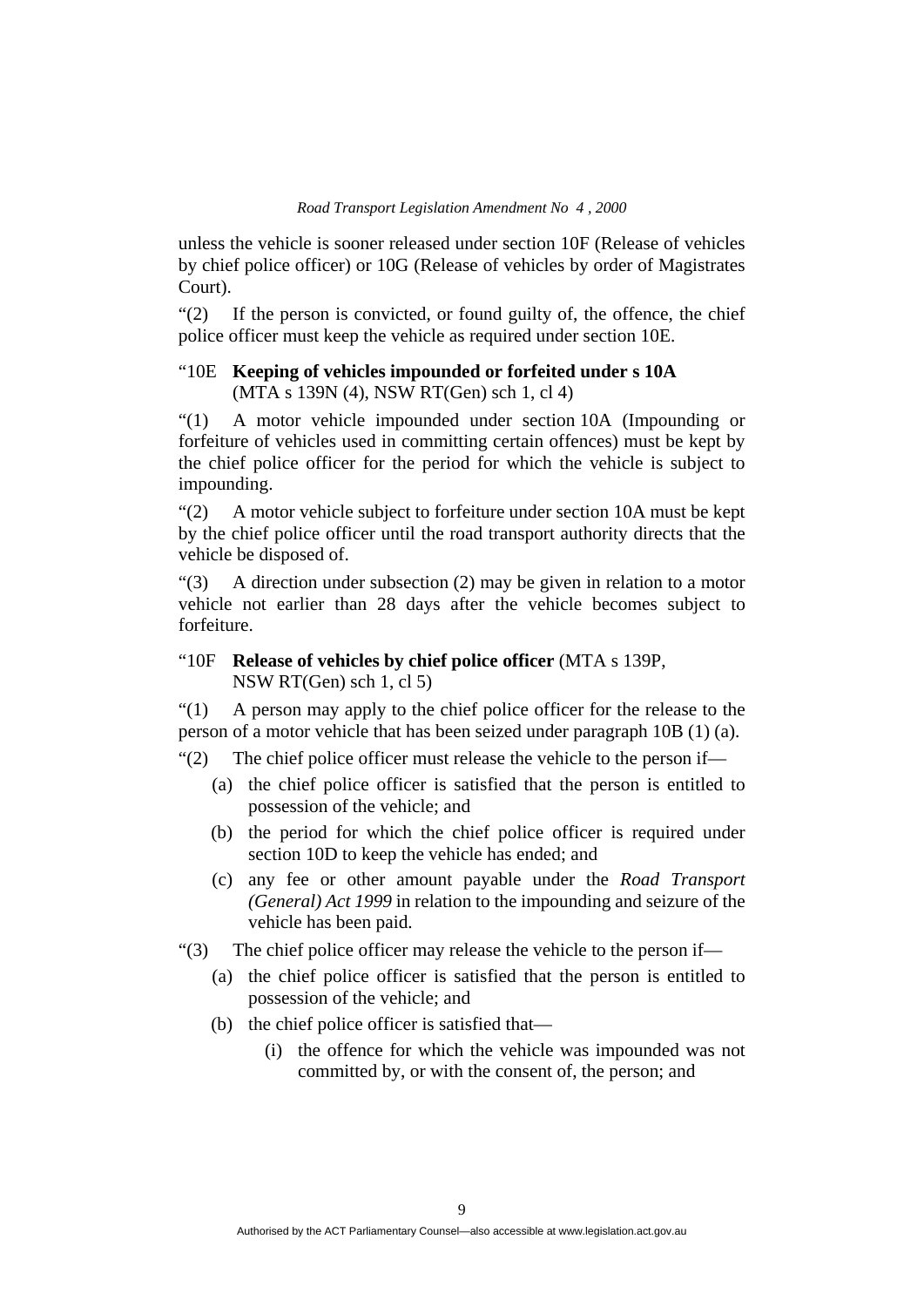- (ii) the person did not know, and could not reasonably be expected that have known, that the vehicle would be used for the commission of the offence; and
- (c) any fee or other amount payable under the *Road Transport (General) Act 1999* in relation to the seizure and impounding of the vehicle has been paid.

"(4) The chief police officer must ensure that an impounded vehicle is available for collection by a person as soon as practicable after the person becomes entitled to possession of it.

"(5) If a motor vehicle is released to a person under this section, the person must acknowledge in writing receiving the vehicle.

# "10G **Release of vehicles by order of Magistrates Court** (MTA s 139Q, NSW RT(Gen) sch 1, cl 6)

"(1) A person may apply to the Magistrates Court for an order for the release to the person of a motor vehicle that has been seized under paragraph 10B (1) (a), whether or not an application has been made to the chief police officer under section 10F for the release of the vehicle.

"(2) The court may order the release of the motor vehicle to the person if satisfied that—

- (a) the person is entitled to the possession of the vehicle; and
- (b) either—
	- (i) the offence for which the vehicle was impounded was not committed by, or with the consent of, the person and the person did not know, and could not reasonably be expected to have known, that the vehicle would be used for the commission of an offence; or
	- (ii) keeping the vehicle would cause excessive hardship or other injustice to anyone.

"(3) The court may also remit all or part of any fee or other amount payable under the *Road Transport (General) Act 1999* in relation to the seizure and impounding of the vehicle.

"(4) If a motor vehicle is released to a person under this section, the person must acknowledge in writing receiving the vehicle.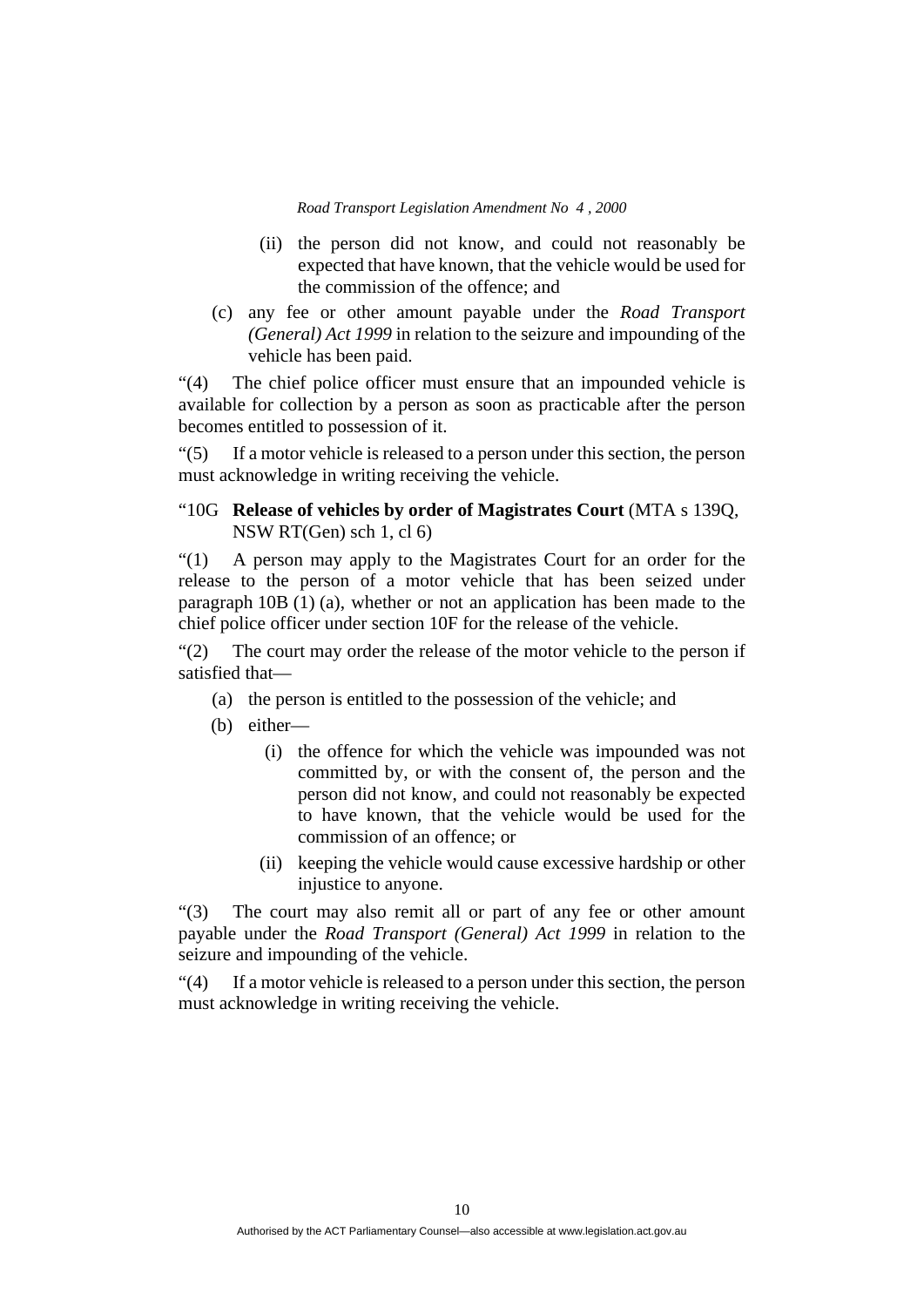#### "10H **Safekeeping of vehicles** (MTA s 139M (2), NSW RT(Gen) sch 1, cl 7)

 The chief police officer must take reasonable steps to secure an impounded vehicle against theft or damage while impounded.

#### "10I **Failure to prosecute** (NSW RT(Gen) sch 1, cl 8)

A proceeding does not lie against the Territory, the chief police officer or a police officer in relation to the seizure or impounding under paragraph 10B (1) (a) (Powers of police officers to seize and impound vehicles used in committing certain offences) of a vehicle for an offence merely because a prosecution is not begun for the offence.

"10J **Disposal of vehicles** (MTA s 139N (5), NSW RT(Gen) sch 1, cl 9)

"(1) The chief police officer may cause an impounded or forfeited vehicle to be offered for sale, by public auction or public tender, in the circumstances prescribed under the regulations.

"(2) The vehicle may be disposed of otherwise than by sale if the chief police officer believes on reasonable grounds that the vehicle has no monetary value or that the proceeds of the sale would be unlikely to exceed the costs of sale.

"(3) If the vehicle offered for sale is not sold, the chief police officer may dispose of the vehicle otherwise than by sale.

"(4) The regulations may make provision for or with respect to the disposal of the proceeds of any such sale, including provisions for or with respect to entitling persons to seek to be paid any such proceeds.".

# **Dictionary**

The following definitions are inserted in the dictionary:

- *"registered interest*, in relation to a motor vehicle, means an interest in the vehicle that is registered under the *Registration of Interests in Goods Act 1986* (NSW).
- *registered operator*—see the *Road Transport (Vehicle Registration) Act 1999*, dictionary.".